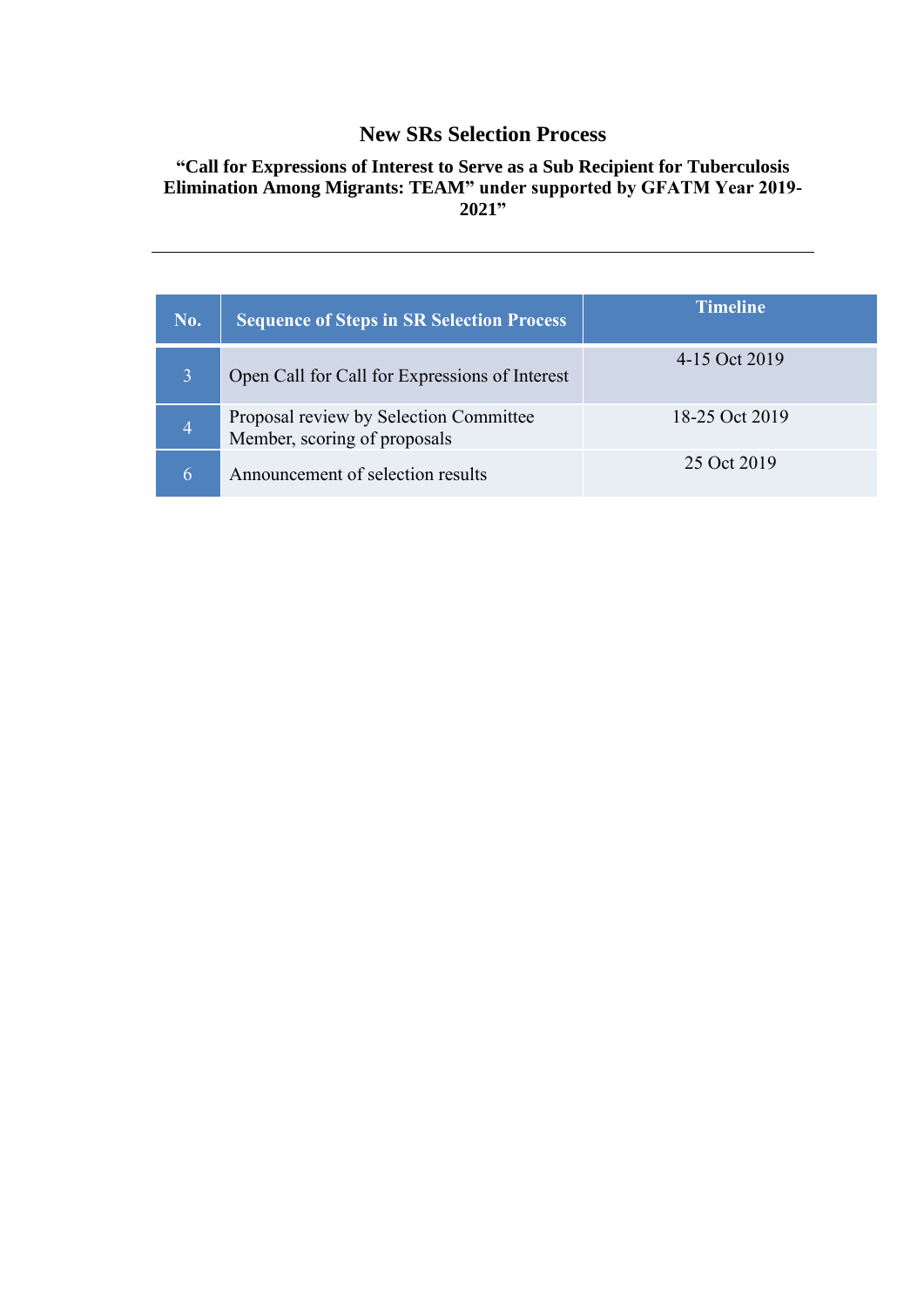## **Announcement of Department of Disease Control** "A Call for Expressions of Interest to Serve as a Sub Recipient under "Tuberculosis Elimination Among Migrants: TEAM" to implement TB intervention in Maela Camp supported by GFATM Year 2019-2021

According to Department of Disease Control has received fund of the grant number QMZ-T-UNOPS from the Global Fund for Tuberculosis Elimination Among Migrants: TEAM to implement interventions on TB among migrants and mobile population in Mekong region with stakeholders from the five countries, including Cambodia, Lao PDR, Myanmar, Thailand and Vietnam. The goal of this project is reduction of the burden of TB among the migrant populations of the Greater Mekong Sub-region - particularly aiming at the missing cases - and thereby reduce TB transmission, incidence and mortality among each of the participating countries.

Objectives are following:

- 1) To Increase migrant sensitivity of health service provision of TB services and specifically to increase migrants' access to those services.
- 2) To improve monitoring and evaluation of TB in migrants
- 3) To develop policies and legal frameworks aimed at improved TB control in migrants
- 4) To develop, set up, and maintain partnerships, networks and multi-country frameworks

Plan activities supported by the Global Fund grant will be implemented in collaboration between the Regional Principal Recipients (PR) is UNOPS and Co-PR-DDC. Co PR-DDC will be primarily responsible for managing programs implemented by Department of Disease Control, and for all TB activities are implemented through 4 Sub-Recipient (SRs), namely Bureau of Tuberculosis (BTB), Raks Thai Foundation (RTF), World Vision Foundation of Thailand WVFT, Shoklo Malaria Research Unit (SMRU).

Target Group are documented and undocumented cross-border migrants including those in refugees in camps and urban settings. Implementation areas will cover 15 provinces with high density of migrant, namely Chiangrai, Tak (included Wang Pa Clinic and Maela Camp), Bangkok, Ranong, Phuket, Sakew, Chiangmai, Chonburi, Rayong, Samutsakorn, Samutprakarn, Kanchanaburi, Suratthani, Songkla, Nongkai. The implementation timeline covers for 3 years between 2019 and 2021 (see more details of project in Attachment 1).

In this regard, Department of Disease Control would seek agency to serve as SR for implementation in Maela Camp, Measod Tak Province. Therefore, Department of Disease Control by Office of Global Fund Project Administration will open a recruitment new SR agency for implementing in that target area under "Tuberculosis Elimination Among Migrants: TEAM" project instead of IOM.

#### Rules and conditions for application

The agency must have a qualification that can be a Sub-Recipient (SR) according to the characteristics in the documents and selection criteria attached to this announcement. The applicants must submit the narrative description according to the Expression of Interest Form (EOI) and necessary supporting documents to Office of Global Fund Project Administration, Department of Disease Control, address: 88/21 Moo 4 Soi Bumratnaradul, Tiwanond Rd, Muang, Nonthaburi, 11000, Thailand or via email address, kes kla@yahoo.com or kingginggo@outlook.com, not later than 15<sup>th</sup> October 2019, 16.00 hr.

The Selection Committee Members (SCM) will receive the submission documents of all applicants 2 days before the meeting to select a nominated SR. The result of the selection of a nominated SR will be announced in the www.thailandccm.org on 25<sup>th</sup> October 2019.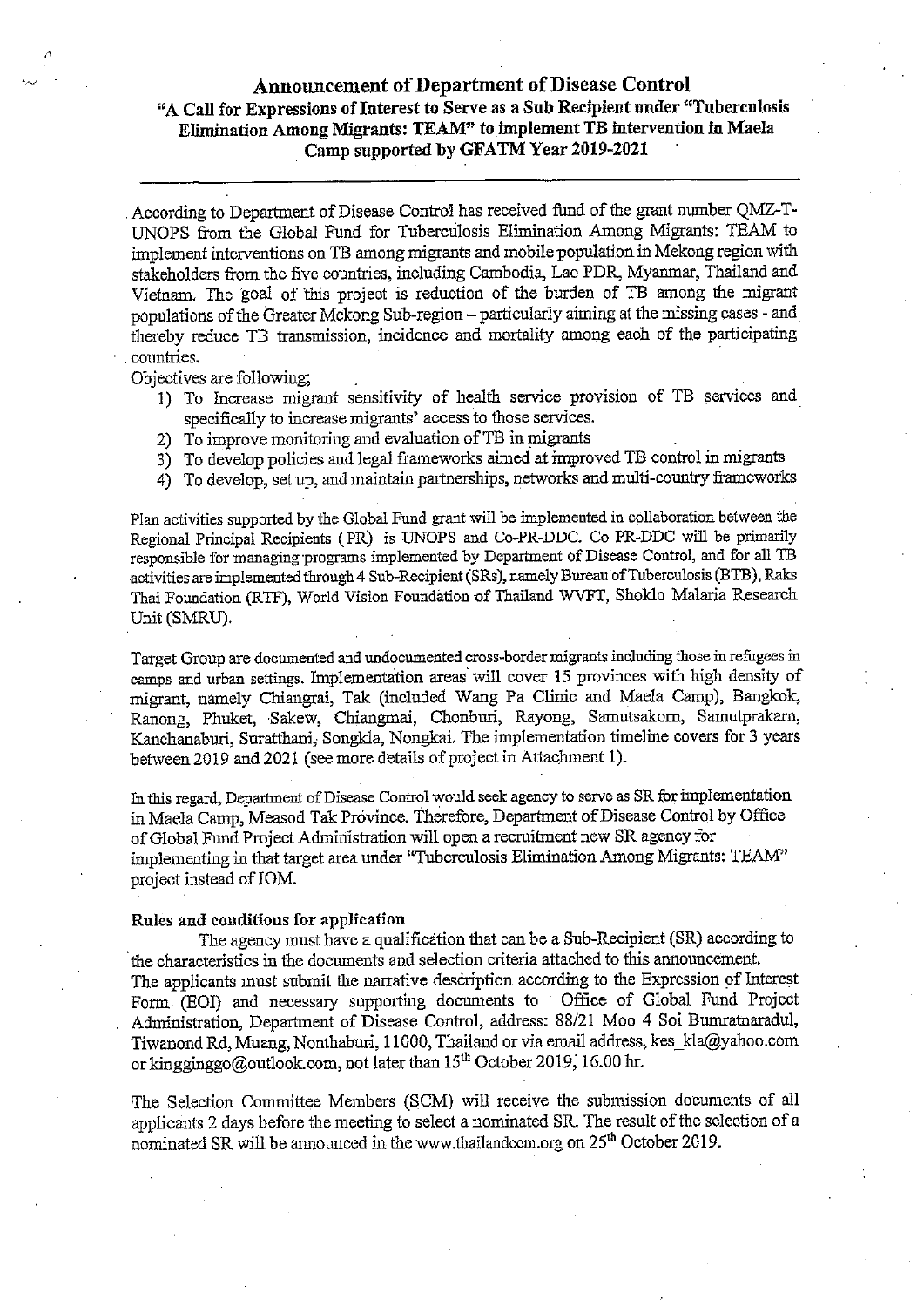## Criteria for consideration on selection of the SR

The criteria are defined based on capacity of organization that will perform as SR include the following:

- 1. Organization's qualifications
- 2. Initial capacity

 $\zeta$ 

3. Experience and ability to implement TB program in Maela Camp

 $C\tau.S$ schar*ll*enchal mei 1 <sup>van</sup>

Chuck riddered  $\overline{(\ }$  $\lambda$ Department of Disease Control<br>Signature

Date 30  $\mathcal{S}_{ep}$  2019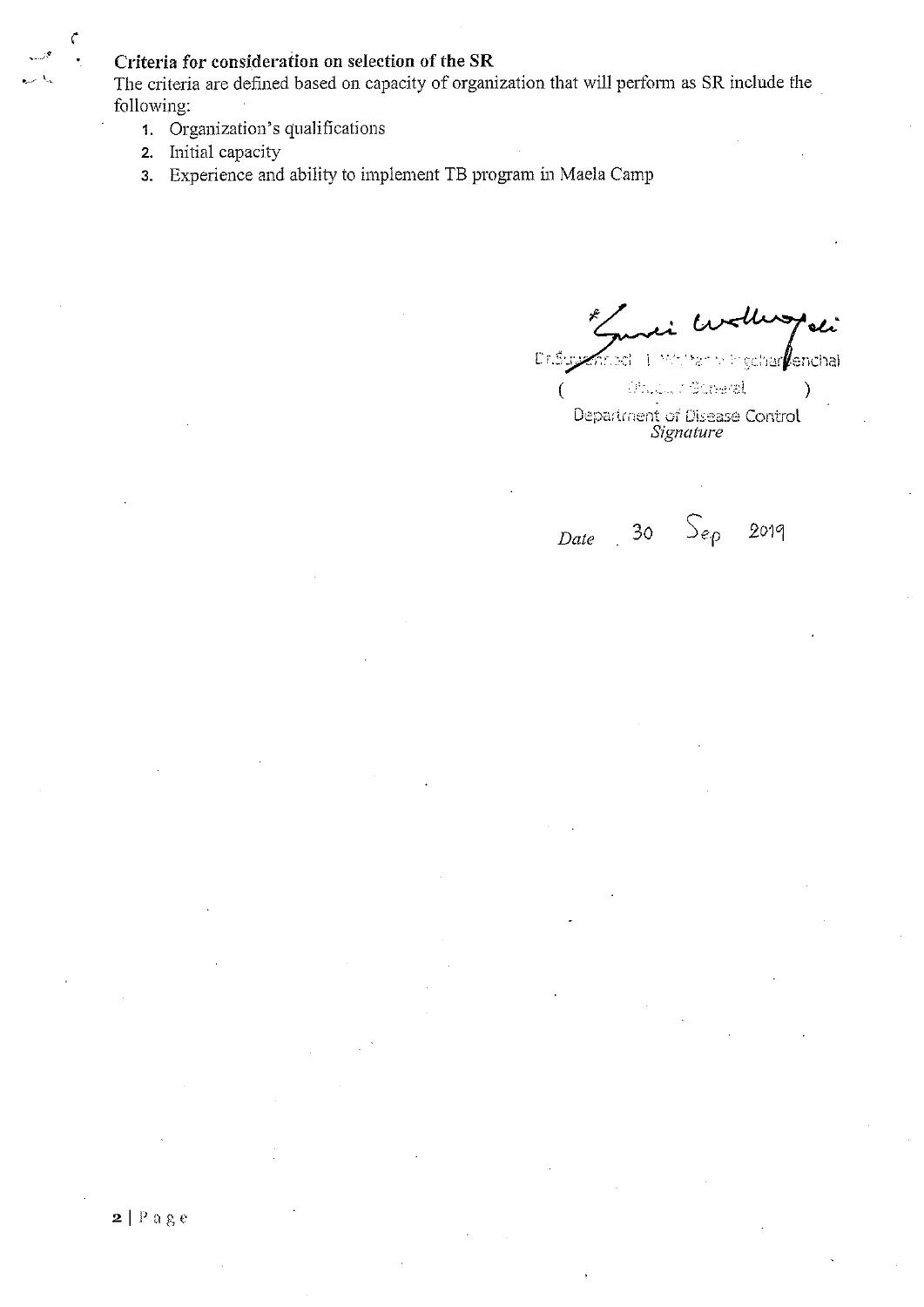# **New SRs Selection Process**

# "Call for Expressions of Interest to Serve as a Sub Recipient for Tuberculosis<br>Elimination Among Migrants: TEAM" under supported by GFATM Year 2019-<br>2021"

| No. Sequence of Steps in SR Selection Process                          |                |
|------------------------------------------------------------------------|----------------|
| Open Call for Call for Expressions of Interest                         | 4-15 Oct 2019  |
| Proposal review by Selection Committee<br>Member, scoring of proposals | 18-25 Oct 2019 |
| Announcement of selection results                                      | 25 Oct 2019    |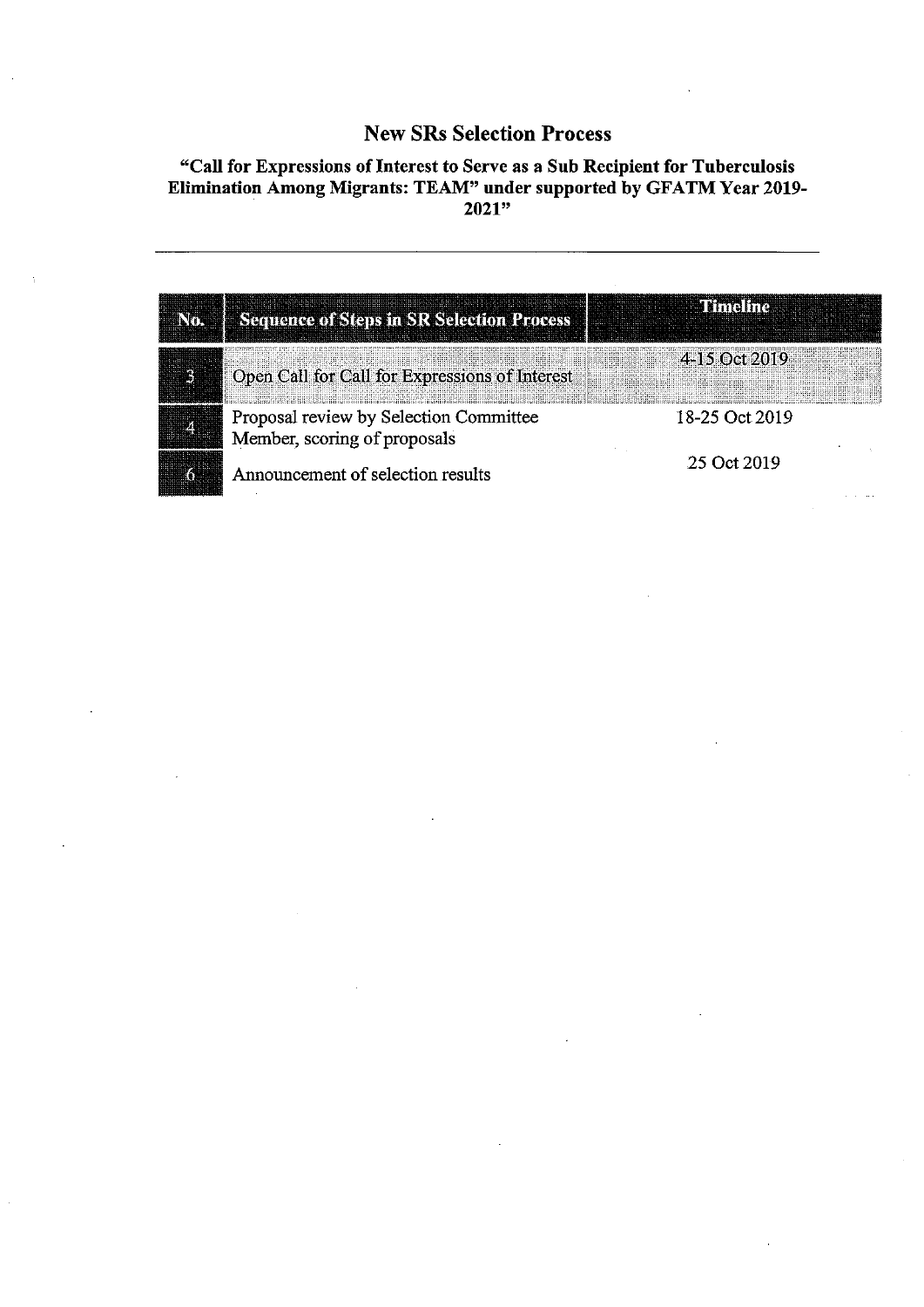# Overview of "Tuberculosis Elimination Among Migrants: TEAM" under supported by GFATM Year 2019-2021

Department of Disease Control has received fund of the grant number QMZ-T-UNOPS from the Global Fund for "Tuberculosis Elimination Among Migrants: TEAM project". This project will be implemented interventions on TB among migrants and mobile population in Mekong region with stakeholders from the five countries, including Cambodia, Lao PDR, Myanmar, Thailand and Vietnam. The goal of this project is reduction of the burden of TB among the migrant populations of the Greater Mekong Sub-region – particularly aiming at the missing cases - and thereby reduce TB transmission, incidence and mortality among each of the participating countries.

the supporting fund for the grant number QMZ-T-UNOPS from the Global Fund on Tuberculosis Elimination Among Migrants: TEAM to implement interventions on TB among migrants and mobile population in Mekong region with stakeholders from the five countries, including Cambodia, Lao PDR, Myanmar, Thailand and Vietnam. The goal of this project is reduction of the burden of TB among the migrant populations of the Greater Mekong Subregion – particularly aiming at the missing cases - and thereby reduce TB transmission, incidence and mortality among each of the participating countries.

Objectives are following;

- 1) To Increase migrant sensitivity of health service provision of TB services and specifically to increase migrants' access to those services.
- 2) To improve monitoring and evaluation of TB in migrants
- 3) To develop policies and legal frameworks aimed at improved TB control in migrants
- 4) To develop, set up, and maintain partnerships, networks and multi-country frameworks

Plan activities supported by the Global Fund grant will be implemented in collaboration between the Regional Principal Recipients (PR) is UNOPS and Co-PR-DDC. Co PR-DDC will be primarily responsible for managing programs implemented by Department of Disease Control, and for all TB activities are implemented through 5 SRs, namely Bureau of Tuberculosis (BTB), Raks Thai Foundation (RTF), World Vision Foundation of Thailand WVFT, Shoklo Malaria Research Unit (SMRU) and International Organization of Migration  $(10M)$ 

#### **Target Group/Beneficiaries:**

- Documented cross-border migrants  $\bullet$
- Undocumented cross-border migrants (including those in prison, detention centres)
- Migrant workers
- Refugees in camps and urban settings
- Accompanying dependents of the above children, spouses and elderly relatives

#### Implementation areas: 15 provinces namely

Chiangrai, Tak (included Wang Pa Clinic and Maela Camp), Bangkok, Ranong, Phuket, Sakew, Chiangmai, Chonburi, Rayong, Samutsakorn, Samutprakarn, Kanchanaburi, Suratthani, Songkla, Nongkai. The Tuberculosis interventions among migrants and mobile population in Mekong coordination also covered between twin cities such as

- Ranong Kawthong  $1)$
- 2) Kanchaburi Daweii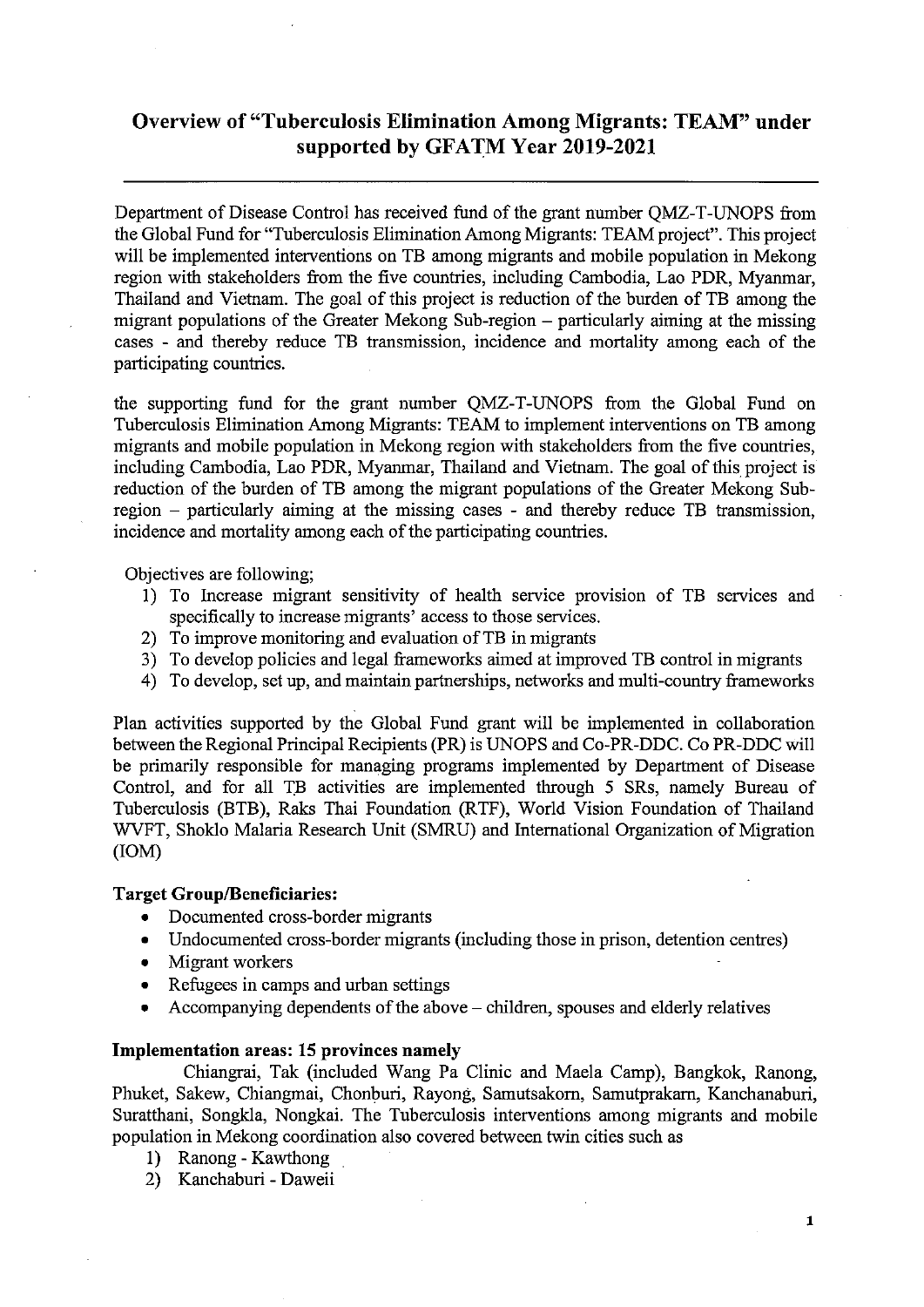- 3) Maesod Myawaddy
- 4) Mae Sai Tha Chi Lek
- 5) Sakeaw Poi Pet
- 6) Nong Khai Vientiane and one DIC at Nong Khai Vientiane border.

The implementation timeline covers for 3 years between 2019 and 2021.

#### **Key Activities**

- 1) Increase access to diagnosis and treatment of documented and undocumented migrants by increasing access to information and care.
- 2) Provision of case-holding mechanisms within migrant networks.
- 3) Active case finding in in border areas/twin cities and at inner province with high density of migrants of Thailand.
- 4) Implement the regional, inter-country, case-based, electronic database for TB in known migrants
- 5) Develop and implement a referral mechanism for repatriation of TB cases, whether returning voluntarily or being deported), including focal points for migrant TB at national level and key border areas.
- 6) Cross-border monitoring: needs assessment, stakeholder analysis, GIS mapping of facilities.
- 7) TB collaborative cross-border committees/twin city arrangements at the local level, eg: Myanmar/Thailand (SMRU).
- 8) Annual Myanmar-Thai and Myanmar-China coordination meetings.
- 9) Ensure good access to care and treatment at workplaces employing migrants. Advocate with employers and employers' associations (Thailand-PAAR)
- 10) Improve infection control (IC) at Immigration Detention Centres through regular IC facility assessments and mix of administrative controls, environmental controls including ultra-violet germicidal irradiation (UVGI) and personal protection. (Thailand  $- PAAR$
- 11) Improve access to financial and social protection for families of migrants with TB through opportunity for enrollment into the M-FUND for those interested (Thailand initially)

#### **Key Activities by Modules**

#### **Module 1: TB Care and Prevention**

1.1 Increase access to diagnosis and treatment of documented and undocumented migrants by increasing access to information and care.

1.1.1 Development of a digital/social media platform with information and education and engaging the Facebook migrants group (300 000 followers). Messages include basic knowledge on TB, location of migrant friendly service for TB facilities, and migrant rights to access to healthcare. (Thailand)

1.1.2 In cross border areas:

- Community and facility-based case-finding and treatment: facilitate referral, treatment, follow-up and contact tracing of returning TB patients (Laos in 8) cross-border provinces with Thailand and Vietnam, and Vietnam-Cambodia border)
- Case-finding and treatment: facilitate referral, diagnosis, treatment and adherence support, contact screening (Thailand, Tak Province, Myanmar, Myawaddy region)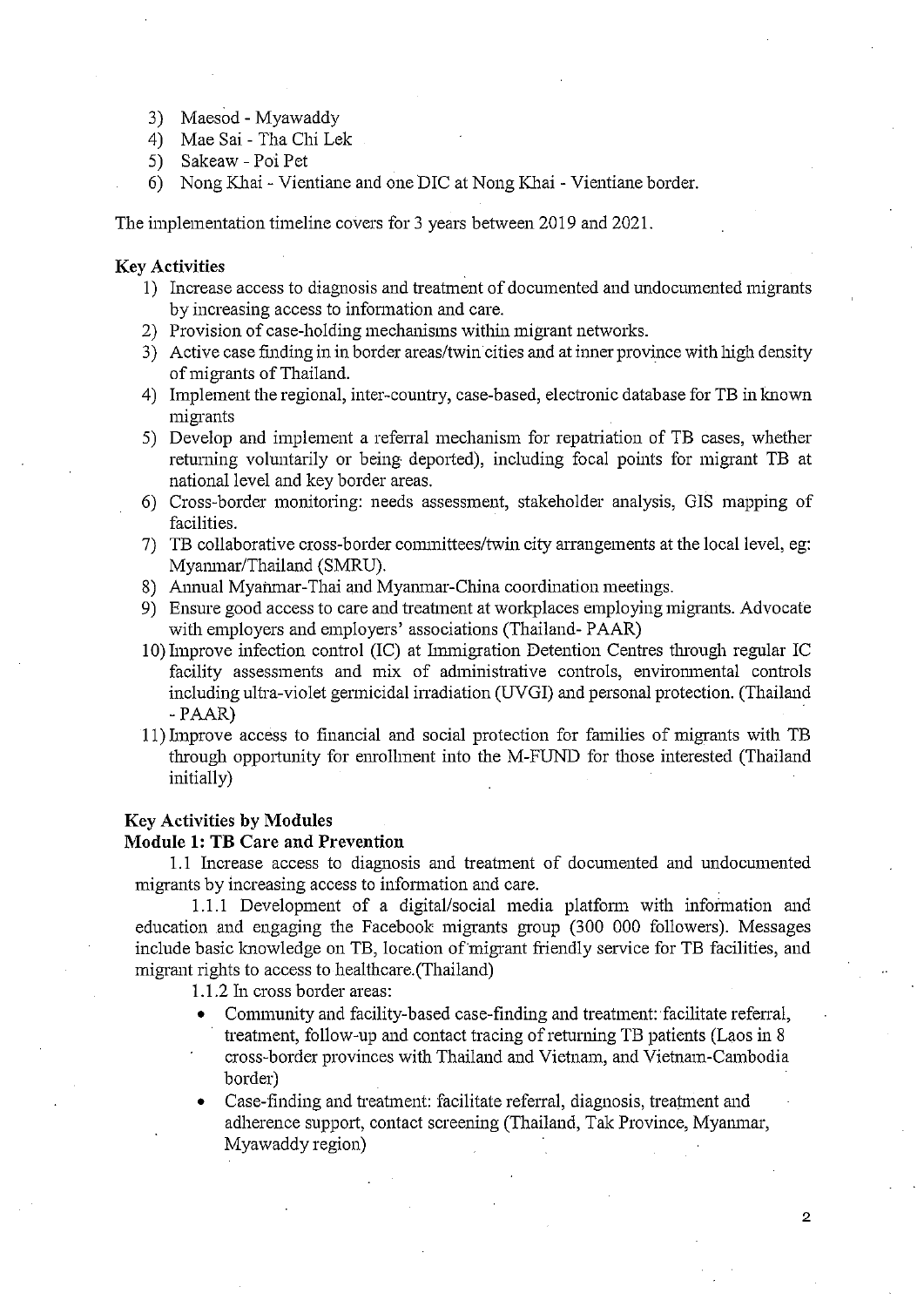- Fund to support patient needs, including those for nutrition, transportation, education, health literacy (All 5 countries)
- 1.2 Provision of case-holding mechanisms within migrant networks
	- 1.2.1 Employment of migrant health workers/volunteers/peer educators for DOT, patient support and follow-up (selected areas of Laos, Myanmar, Thailand)
	- 1.2.2 Support to in-patient care for seriously ill and MDR-TB patients at TB villages at SMRU (Myanmar and Thailand)
	- 1.2.3 Employ mobile technologies for DOT and treatment support as well as referral (starting in Thailand)
	- 1.2.4 Capacity building for migrant friendly routine case finding/diagnosis in the hospitals (specific sites to be identified, all 5 countries)
- 1.3 Active case finding
	- 1.3.1 ACF & case holding at points of entry and through community workers (buddy system) in border areas/twin cities. (Thailand)
	- 1.3.2 Active case finding at inner province with high density of migrants of Thailand, e.g. Chiang Mai, some districts in Bangkok, Samut Sakhon Thailand)
- 1.4 Ensure good access to care and treatment at workplaces employing migrants. Advocate with employers and employers' associations (Thailand-PAAR)
- 1.5 Improve infection control (IC) at Immigration Detention Centres through regular IC facility assessments and mix of administrative controls, environmental controls including ultra-violet germicidal irradiation (UVGI) and personal protection. (Thailand  $- P A R$
- 1.6 Improve access to financial and social protection for families of migrants with TB through opportunity for enrollment into the M-FUND for those interested (Thailand initially)

#### Module 2: Health Information and M&E

- 2.1 Implement the regional, inter-country, case-based, electronic database for TB in known migrants (all countries)
- 2.2 Develop and implement a referral mechanism for repatriation of TB cases, whether returning voluntarily or being deported (Regional coordination, national implementation in all 5 countries), including focal points for migrant TB at national level and key border areas.
- 2.3 Cross-border monitoring: needs assessment, stakeholder analysis, GIS mapping of facilities(Vietnam-Cambodia border); monitoring effectiveness of cross border referral mechanism (National level -Myanmar and Thailand, in the Myawaddy-Mae Sot area by SMRU)

#### **Module 3: Community Response and Systems**

3.1 TB collaborative cross-border committees/twin city arrangements at the local level, eg: Myanmar/Thailand (SMRU); Tay Ninh and Syay Rieng)(Vietnam/Cambodia)

#### Module 4: Programme Management

4.1 Grant management

#### Key Activities by PR and SRs PR-DDC

1) 4 areas Internal M&E, Audit and supportive and RDQA SRs, SSRs and IAs.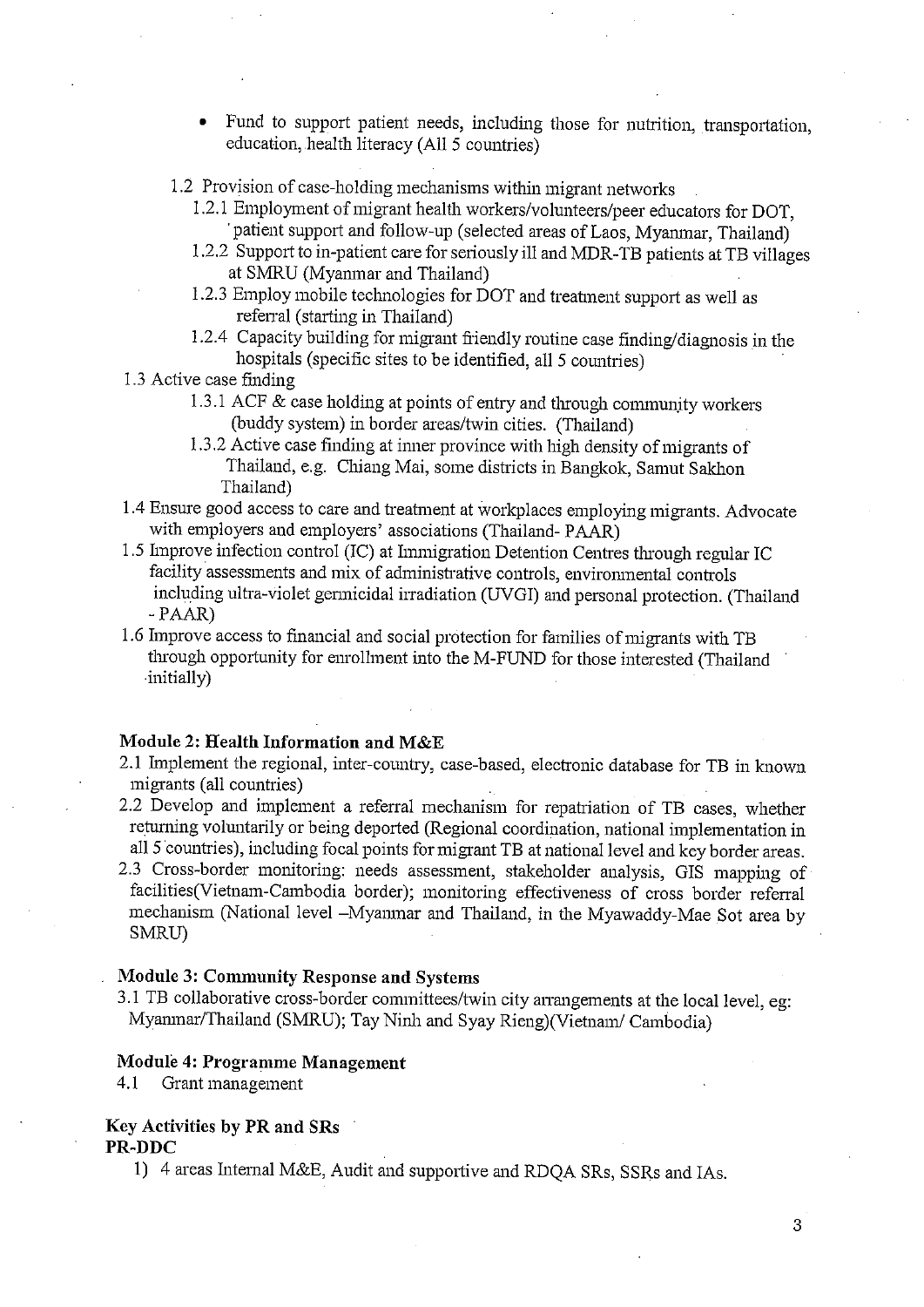#### **BTB**

- 1) Migrants patient referral for diagnosis and treatment
- 2) Conduct active case finding at points of entry for migrants at the borders who come to work in Thailand
- 3) Networking for GMS volunteer/ TB case worker (DOT Watcher) based patient referral system
- 4) Establish migrant friendly clinics Expand services to the existing DiC
- 5) Monitoring and supervision visit to field and programatic travel to attend meeting/workshop.etc.
- 6) Local working group meeting-cross border meeting for mobile population

Implementation area: Nongkai

#### **RTF**

- 1) Establish migrant friendly clinics Expand services to the existing DiC (RTF)
- 2) Health product for DIC
- 3) Conduct campaign on Mobile CXR in community or worksite for hotspot areas
- 4) Mobile CXR in community or worksite for hotspot areas
- 5) Support for 1) positive case to confirm at hospital including sputum test and hospital service fee 2) follow up on TB case including food, travel, and follow up investigation
- 6) Networking for GMS volunteer/ TB case worker (DOT Watcher) based patient referral system
- 7) Develop iMonitor or similar mobile application to provide client the preventive information, location of service provision, as well as link to regional database to improve case holding and referral system
- 8) Referral to cross border care and support including case management

Implementation areas 8 provinces: Chiangmai, Chonburi, Rayong, Samutsakorn, Samutprakarn, Kanchanaburi, Suratthani, and Songkla

#### **WVFT**

- 1) Establish migrant friendly clinics Expand services to the existing DiC (WVFT)
- 2) Health product for DIC
- 3) Mobile CXR in community or worksite for hotspot areas
- 4) Support for suggestive TB by CXR case to confirm at hospital including sputum test and hospital service fee
- 5) Support for presumptive TB case referral and follow up on TB case including food, travel, and follow up investigation
- 6) Networking for GMS volunteer/ TB case worker (DOT Watcher) based patient referral system
- 7) Monitoring and supervision visit to field and programatic travel to attend meeting/workshop.etc.

Implementation areas: 5 provinces (Chiangrai, Tak, Bangkok, Renong, and Phuket) and Sakew-Poipet Thai-Cambodia border

#### **SMRII**

1) Provide in-patient services to seriously ill and MDR TB cases (TB village)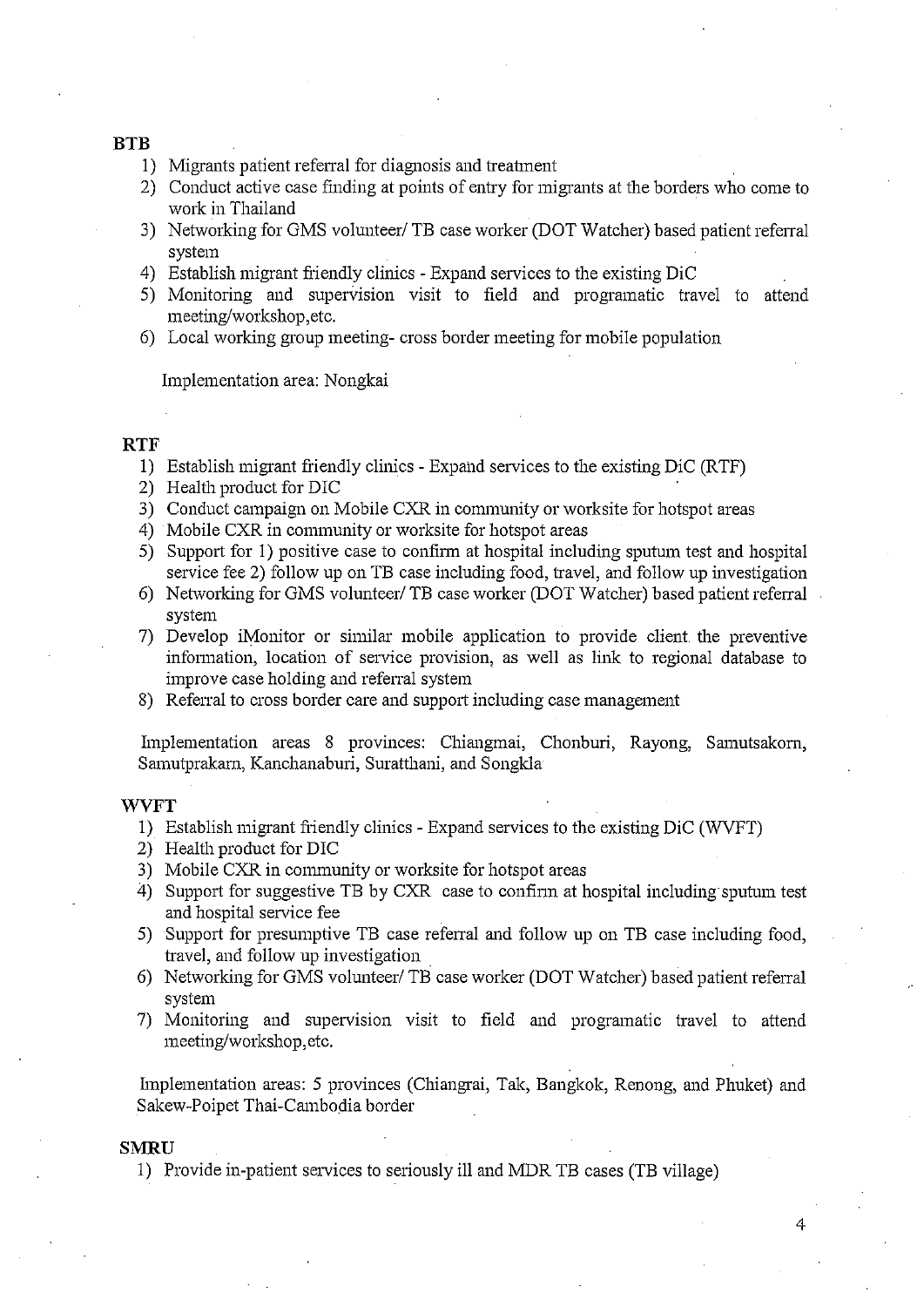- 2) Migrant sensitive services for patients continuation of care, travelling fees for patients for referral and presumptive patient for diagnosis.
- 3) Provide in-patient services to seriously ill and MDR TB cases (TB village) AFB stain set and Methanol 99%
- 4) TB health care training and capacity building for staffs
- 5) Coordination/review and evaluation meeting and monitoring by finance and grants
- 6) Provide in-patient services to seriously ill and MDR TB cases (TB village) Syringes and needles, medical consumables (Clinical supply, and lab supply)

Implementation areas: Maesod (Wang Pa clinic)

#### TB activities in Mae La camp, Maesod, Tak province

- 1) CXR mobile in camps
- 2) Laboratory supplies for sputum collection
- 3) Xpert MTB/RIF cartridge
- 4) Sputum smear during 6 months Rx (6 samples/patients)
- 5) Building rental, communications, staff training, office supplies, security and financial costs
- 6) Monitoring and supervision visit to field and programatic travel to attend meeting/workshop.etc.
- 7) Drug susceptibility testing

Implementation areas: Maesod (Mae La camp)

#### Performance Framework

#### Outcome indicator

TB O-2a: Treatment success rate of all forms of TB- bacteriologically confirmed plus clinically diagnosed, new and relapse cases

#### **Output indicator under Modules**

TCP-6b: Number of TB cases (all forms) notified among key affected populations/ high risk groups (other than prisoners)

TCP-2(M): Treatment success rate- all forms: Percentage of TB cases, all forms, bacteriologically confirmed plus clinically diagnosed, successfully treated (cured plus treatment completed) among all TB cases registered for treatment during a specified period, new and relapse cases.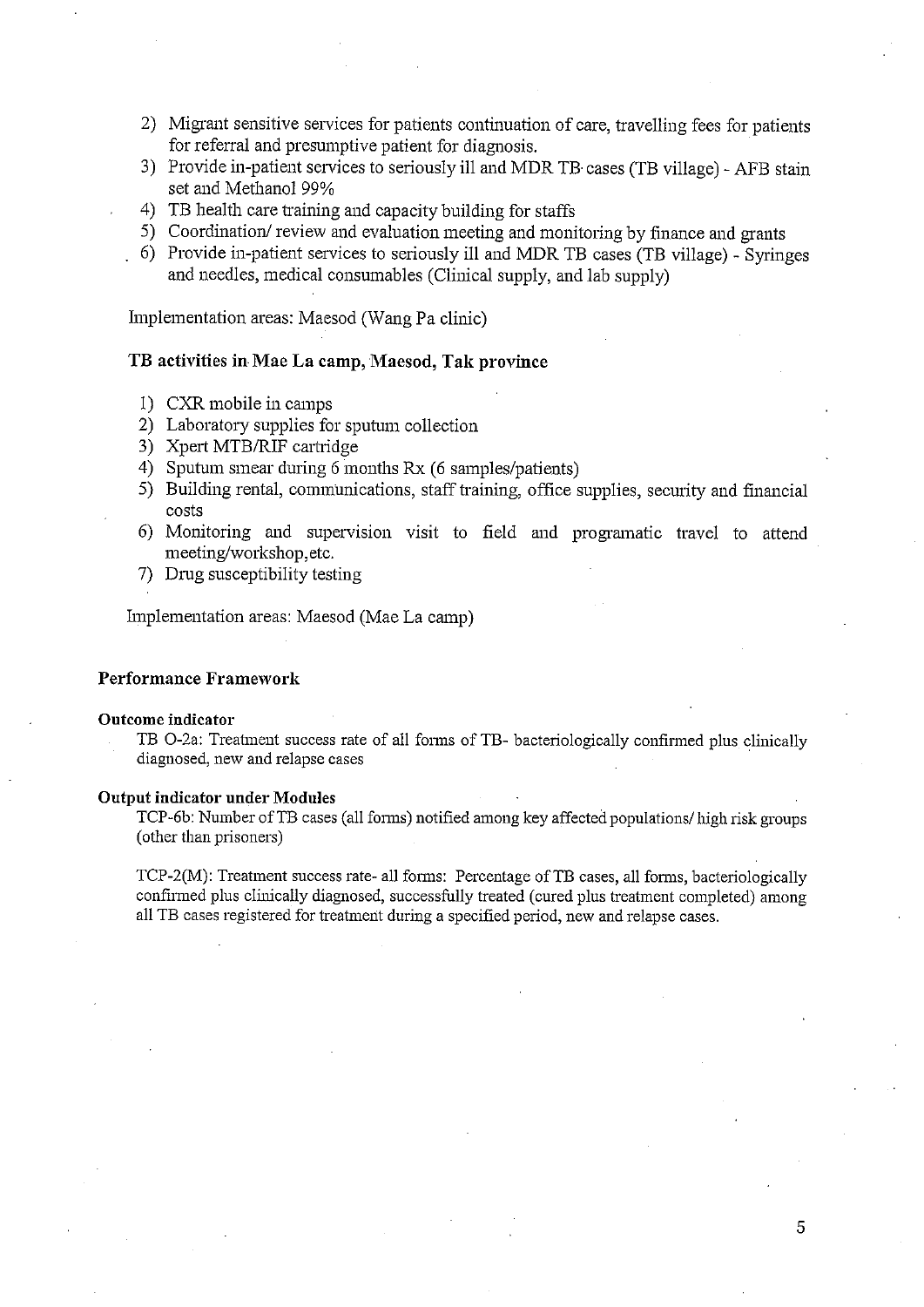#### **SR Roles and responsibilities**

#### 

For this project, SR responsible for managed the overall of project where implemented in implementing in Maela Camp, Mea Sod Tak Province. The responsibility of SR is following;

A. SR must efficiently and effectively manage the project and GF Fund as follow;

- To develop action plan and coordinate with the Sub-Sub Receipt (SSR) to  $\bullet$ implement project according plan of action.
- To select potential SSR or Implementing Agency (IA) and conduct working agreements with the SSR to operate work in target area. if any need.
- To provide technical supporting to SSR and IA
- To provide and support in programme management to SSR and IA
- To monitor and evaluate the performance of SSR and IA
- Management and disbursements to SSR and IA including oversee the financial management of SSR and IA, and close monitor the operational activities together with internal financial audit.
- To collect operational data of SSR and IA and submit performance and financial report to PR

### B. Criteria for consideration on selection of the SR

#### Considering the potential of project management from the following elements

- 1) Organization features
- 2) Preliminary potential in management programme
- 3) Other special features

#### Main Criteria for consideration as follow;

- 1. Organization's qualifications
- 2. Initial capacity
- 3. Experience and ability to implement TB program in Maela Camp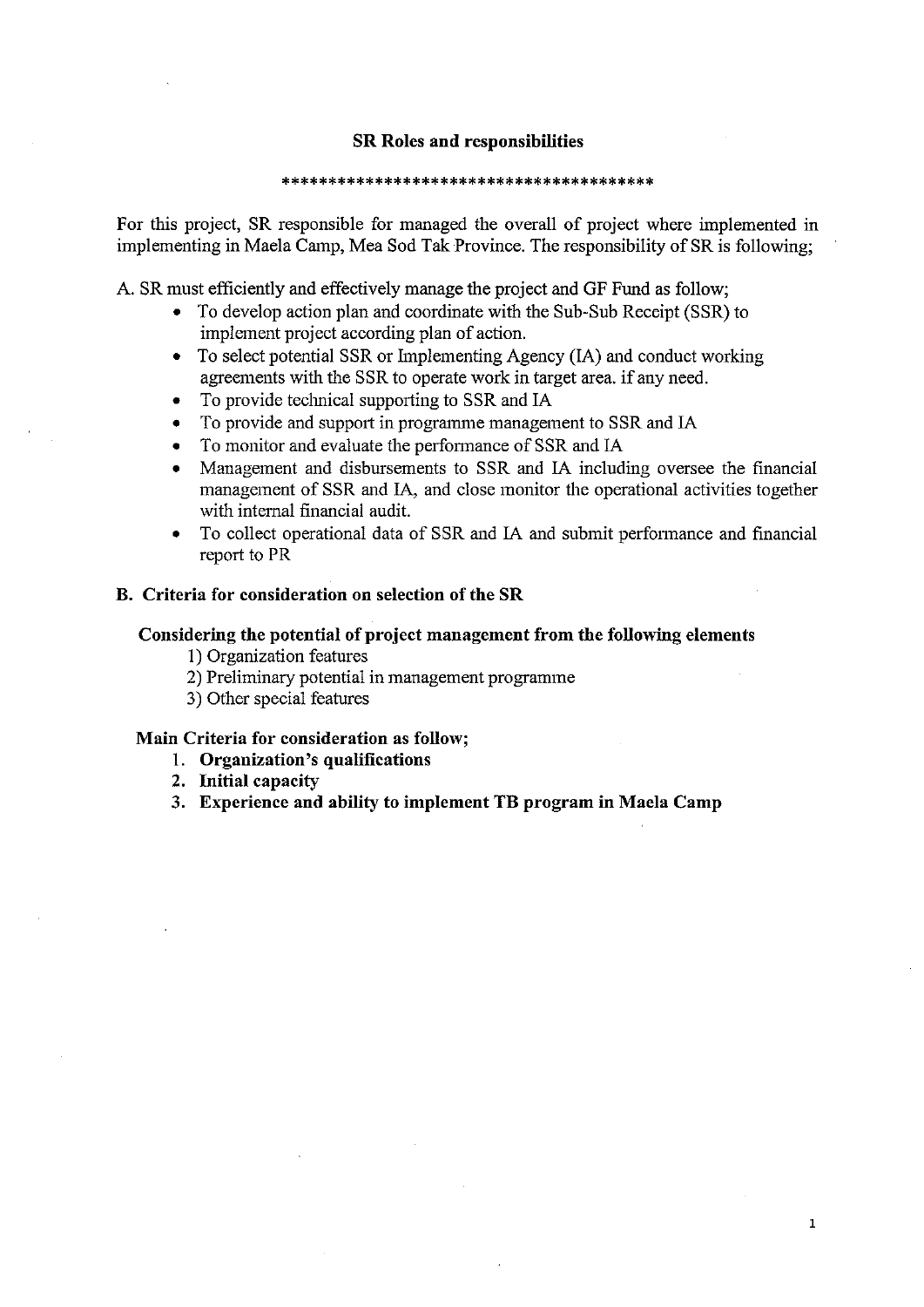## **Expression of Interest Form (EOF) To serve as a Sub-Recipient (SR) for Tuberculosis Elimination Among Migrants: TEAM" under supported by GFATM Year 2019-2021**

| <b>Organization Contact Details</b>           |  |  |
|-----------------------------------------------|--|--|
| Name of Organization                          |  |  |
| Physical address                              |  |  |
| Type of organization and                      |  |  |
| date of establishment                         |  |  |
| <b>Current physical</b>                       |  |  |
| presence the GMS                              |  |  |
| country                                       |  |  |
| <b>Contact Person:</b><br>Name<br>Designation |  |  |
| Contact person details:                       |  |  |
| Telephone (office)                            |  |  |
| Telephone (cell)                              |  |  |
| Email address                                 |  |  |
|                                               |  |  |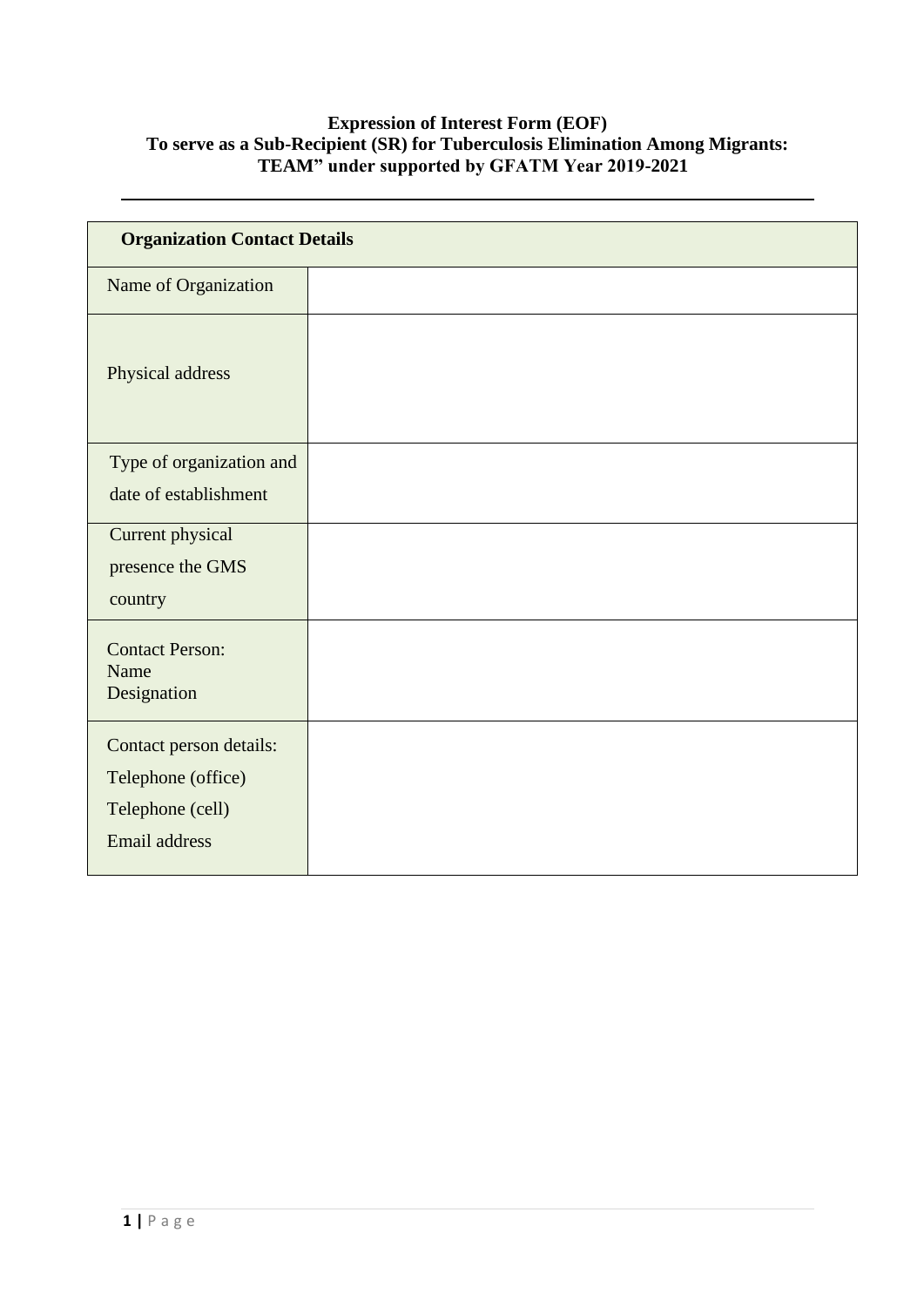|  |  |  |  | A. Requirements for Implementers |
|--|--|--|--|----------------------------------|
|--|--|--|--|----------------------------------|

The applicant is requested to describe **precisely** to demonstrate the following minimum standards for implementers with list of supporting documents (please indicate pages for each supporting document): *(maximum of 1 page for each item)*

| 1. Technical expertise in the strategic priority, i.e. TB: Interventions among migrants and mobile |
|----------------------------------------------------------------------------------------------------|
| population in country and/or in the GMS, at multicountry and country levels                        |

2. Effective management structures and planning at country levels or multicountry.

3. Capacity and systems for effective programmatic management and oversight of Sub-recipients (and relevant Sub-sub-recipients) at country levels and multicountry.

**4.** Effective internal control system and risk management system to prevent and detect misuse or fraud

5. Effective and accurate financial management system

6. Data-collection capacity and tools are in place to monitor programmatic and financial performance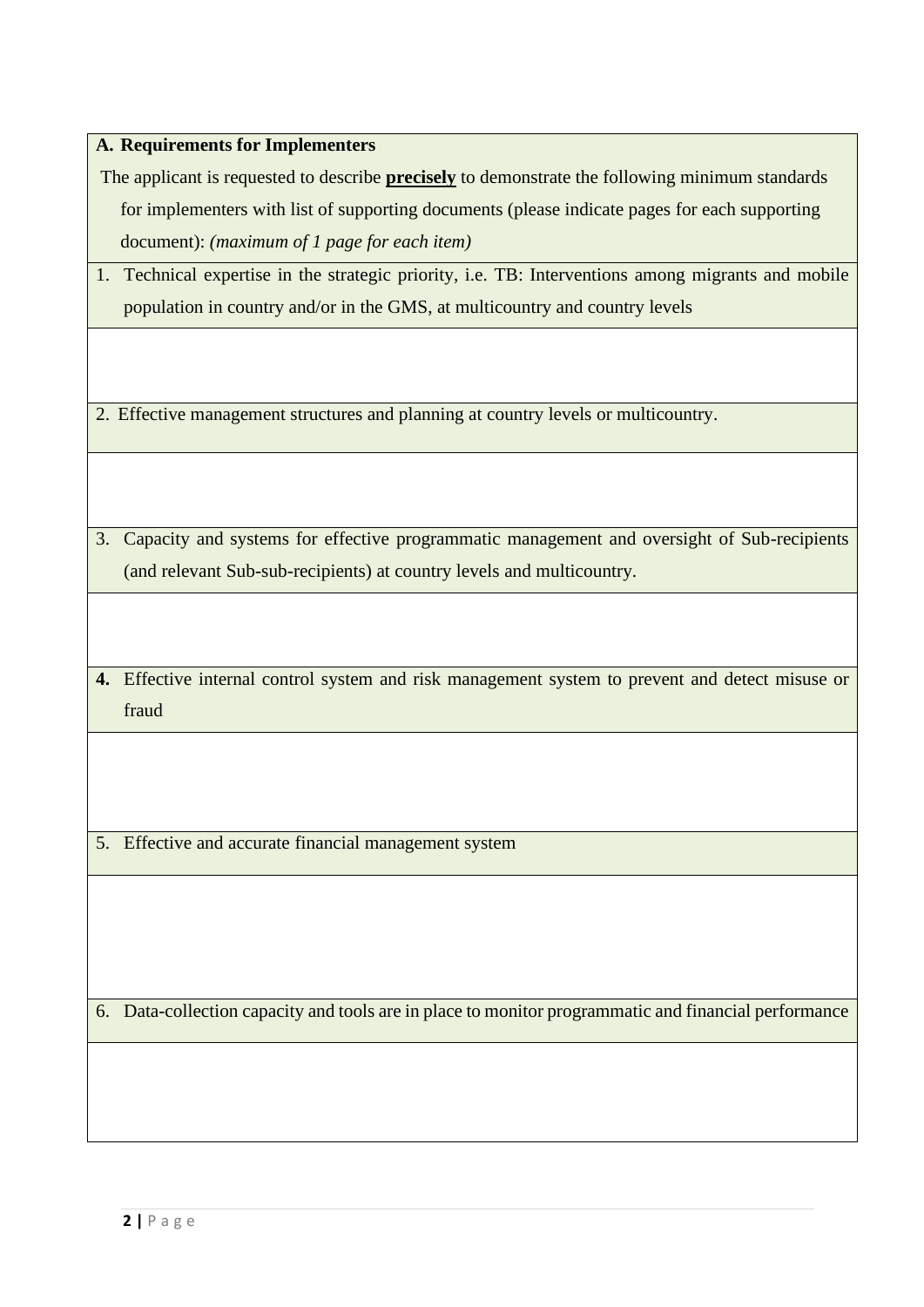7. A functional routine reporting system with reasonable coverage is in place to report financial and programmatic performance timely and accurately

# **B. Ability to Comply with the Global Fund Grant Regulations (2014)**

Please describe how your organization is able to comply with the Global Fund Grant Regulations (2014)?

# **C. Working Experiences**

The applicant is requested to describe **precisely** to demonstrate the working experiences with list

of supporting documents (please indicate pages for each supporting document):

*(maximum of 1 page for each item)*

1. History/experiences working on TB among migrants

2. History/experiences working on TB

3. History/experiences working on migrants

4. A track record in GMS including current physical presence in the region